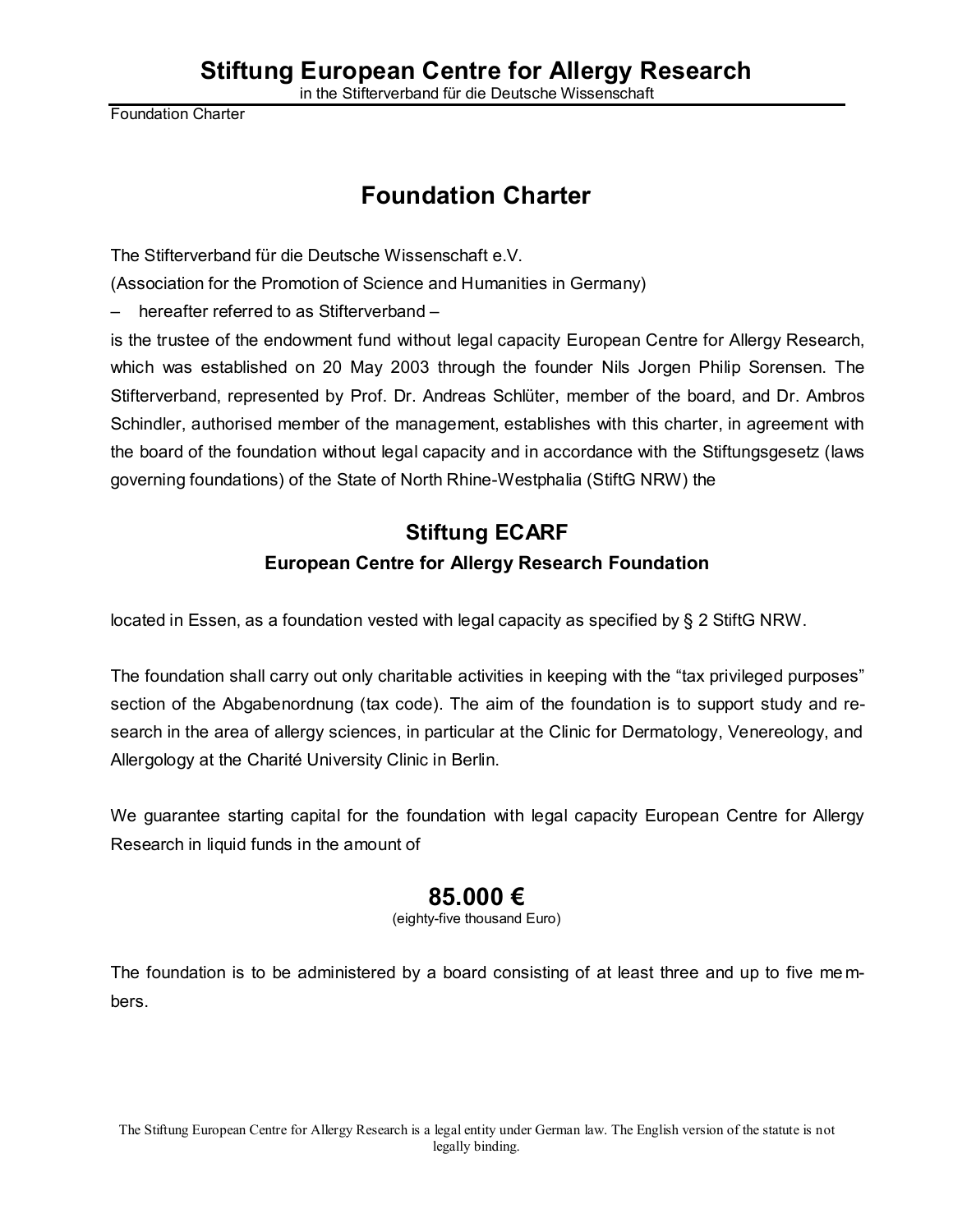in the Stifterverband für die Deutsche Wissenschaft

Foundation Charter

The following people are named as members of the first board:

- 1. Prof. Dr. med. Torsten Zuberbier, Kleinmachnow as Chairman
- 2. Louisa Mann, London as Vice-Chairman
- 3. Prof. Dr. med. Wolfram Sterry, Berlin
- 4. Dr. Markus Heuel, Essen

All other matters are regulated by the attached bylaws, which are part of the foundation charter.

| For the Stifterverband:      | For the board of the dependent foundation: |
|------------------------------|--------------------------------------------|
| Essen, 2010                  | Berlin, 2010                               |
| (Prof. Dr. Andreas Schlüter) | (Prof. Dr. Torsten Zuberbier)              |

………………………………………….

**(Dr. Ambros Schindler)**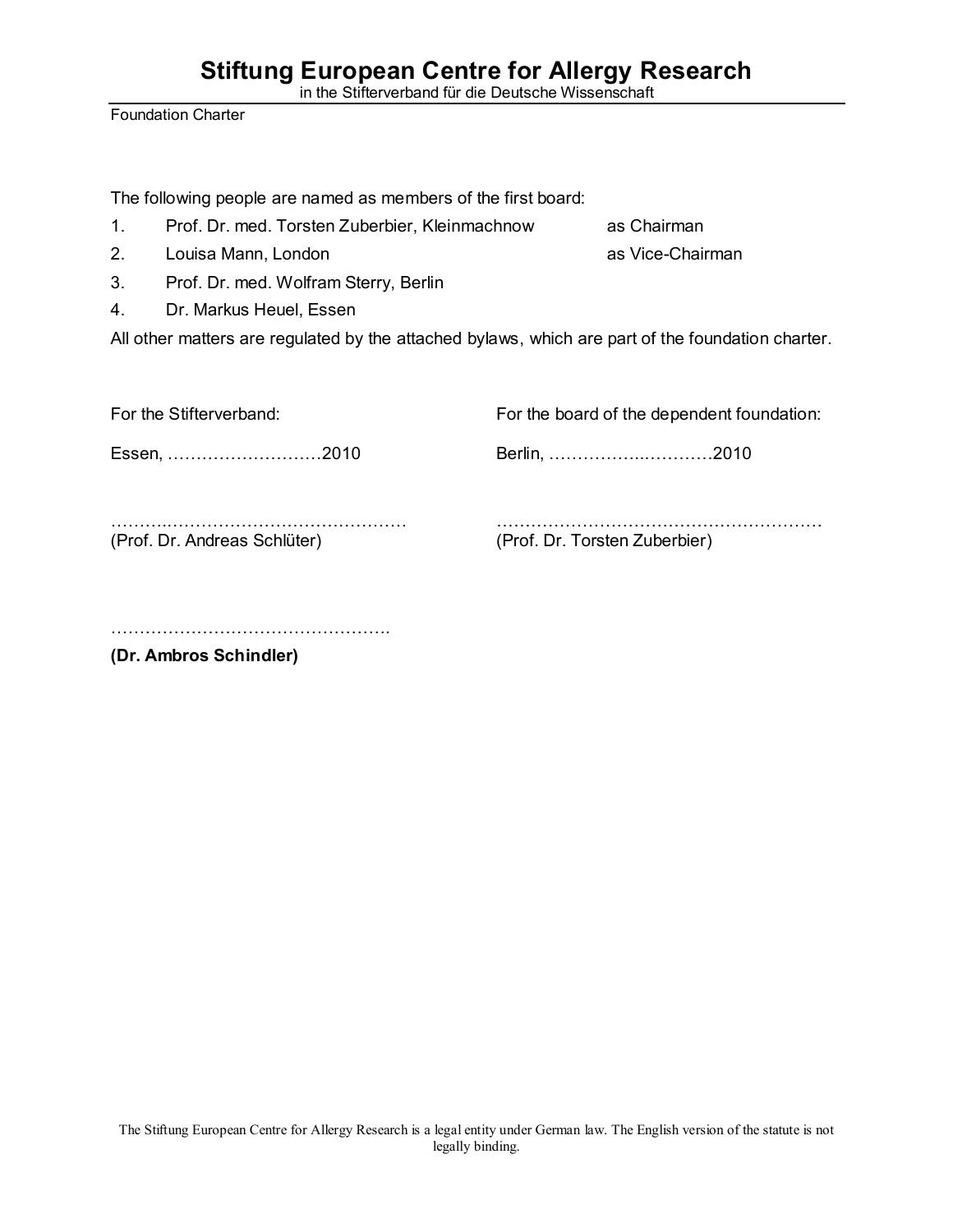# **Stiftung European Centre for Allergy Research**

in the Stifterverband für die Deutsche Wissenschaft

# **Bylaws**

#### **§ 1 Name, legal form, location**

(1) The foundation bears the name

# **Stiftung ECARF**

#### **European Centre for Allergy Research Foundation.**

(2) It is a civil law foundation with legal capacity and is located in Essen.

#### **§ 2 Purpose of the foundation**

- (1) Purpose of the foundation is to support study and research in the area of allergy sciences, particularly at the Clinic for Dermatology, Venereology and Allergology at the Charité University Clinic in Berlin.
- (2) The foundation's purpose is to be carried out in particular through:
	- financial support of foundation professorships,
	- independent or cooperative efforts in research on and prevention of allergyrelated illnesses, with particular emphasis on changing public awareness of these illnesses
	- the provision of scholarships
	- the acquisition of funds according to § 58 no. 1 of the AO (tax code) for the support of science and research in keeping with the charitable aims of another nonprofit entity or the charitable aims of a public corporation.
- (3) The foundation carries out exclusively and directly charitable and benevolent activities according to the "tax privileged purposes" section of the tax code. The foundation carries out altruistic activity, it does not engage in activities that are primarily for its own profit.

Bylaws Page 1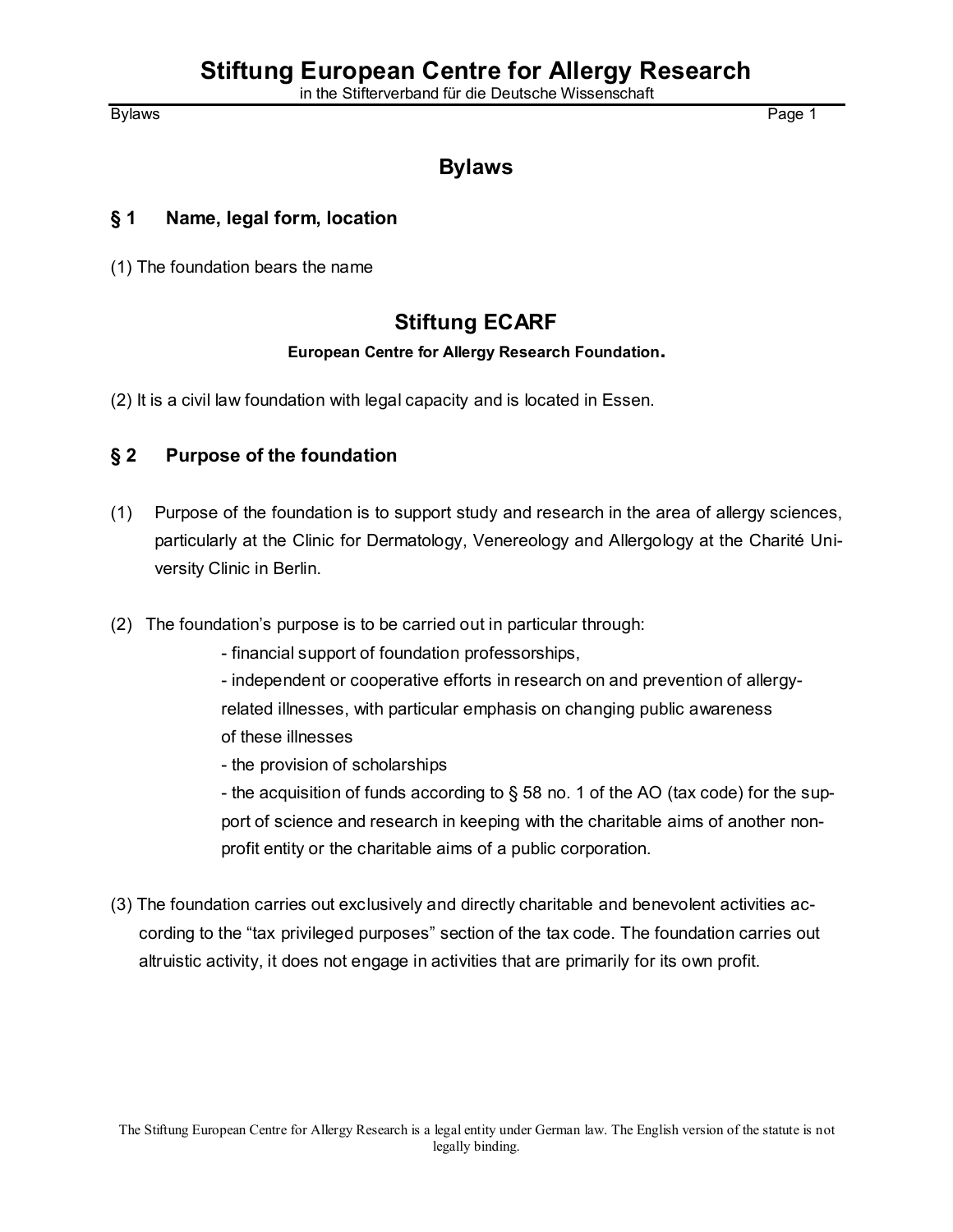#### **§ 3 Foundation endowment**

- (1) The foundation's endowment is recorded in the foundation charter.
- (2) The endowment can be increased through endowment contributions made by the founder or by third parties. If donations are not expressly designated for the endowment, then they are to be used in a timely manner, exclusively and directly for the purposes named in § 2.
- (3) The foundation's endowment is as a rule to be kept intact in its entirety. The redeployment of endowment funds is generally permitted; in particular, the foundation can also found its own companies or contribute to other companies.

## **§ 4 Endowment earnings**

- (1) The foundation's assets may be used only for the purposes set down in its bylaws. There is no legal claim to allocation of foundation capital. No person can benefit from expenditures that are not in keeping with the foundation's purpose, or through disproportionately high compensation.
- (2) The foundation may partially or wholly contribute its earnings to a reserve fund in keeping with the conditions of the tax code. The foundation may also contribute unspecified donations received by reason of death or unrestricted reserves as per § 58 Nr. 7a of the Abgabenordnung (tax code) to the foundation endowment for the purpose of conservation of value.

#### **§ 5 Foundation board**

(1) The foundation is administered by a board consisting of at least three and up to five persons. Board members serve five year terms.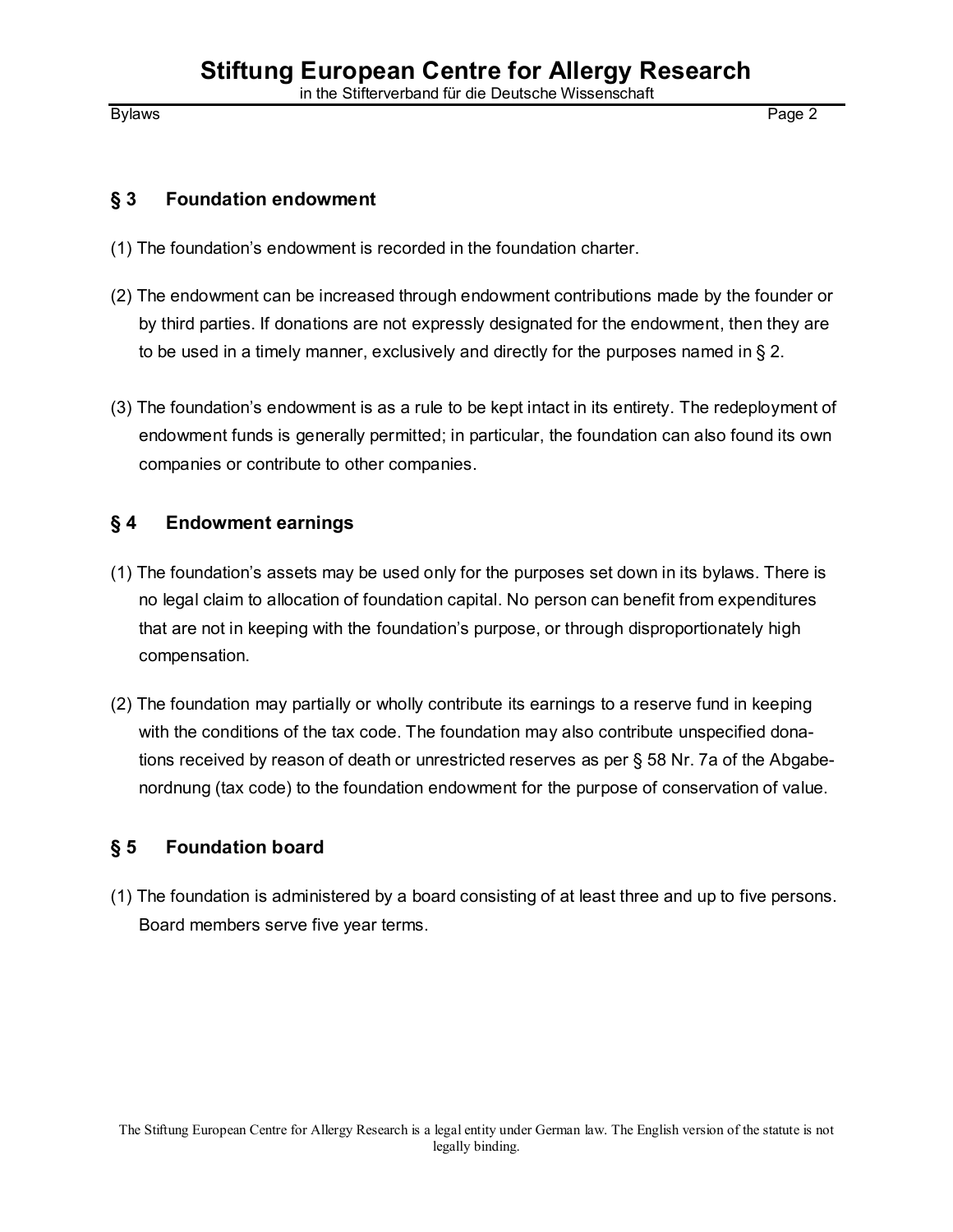- (2) The first members of the board are named in the foundation charter. Further members of the foundation board are elected by the board. Re-election is permitted.
- (3) If a board member leaves the board before the end of his term, the remaining board members vote immediately on a replacement. Until the replacement member joins the board, the remaining board members carry out the necessary tasks of foundation administration themselves. At the request of the board's chairman – if unavailable, of his proxy – the leaving board member remains in the board until the election of his replacement.
- (4) A board member can be removed from his position by order of the board if an important reason is presented. The decision must be agreed to by all members of the board apart from the member being removed.
- (5) The board elects a chairman and a vice-chairman from its members, re-election is permitted. The board can create its own rules of procedure.
- (6) The members of foundation bodies can receive appropriate compensation for their work. If the board rules accordingly, board members have the right to reimbursement of reasonable and documented incurred expenses and expenditures. The members of the board are liable with regard to the foundation only in cases of malicious intent and gross negligence.

## **§ 6 Board responsibilities**

- (1) The members of the board form the board of the foundation according to §§ 86, 26 of the German civil law code. Power of attorney is held by the chairman of the board or his vicechairman, as well as one other member.
- (2) The board administers the foundation according to the legal requirements and the requirements of the foundation bylaws, with particular consideration of the wishes of its founder.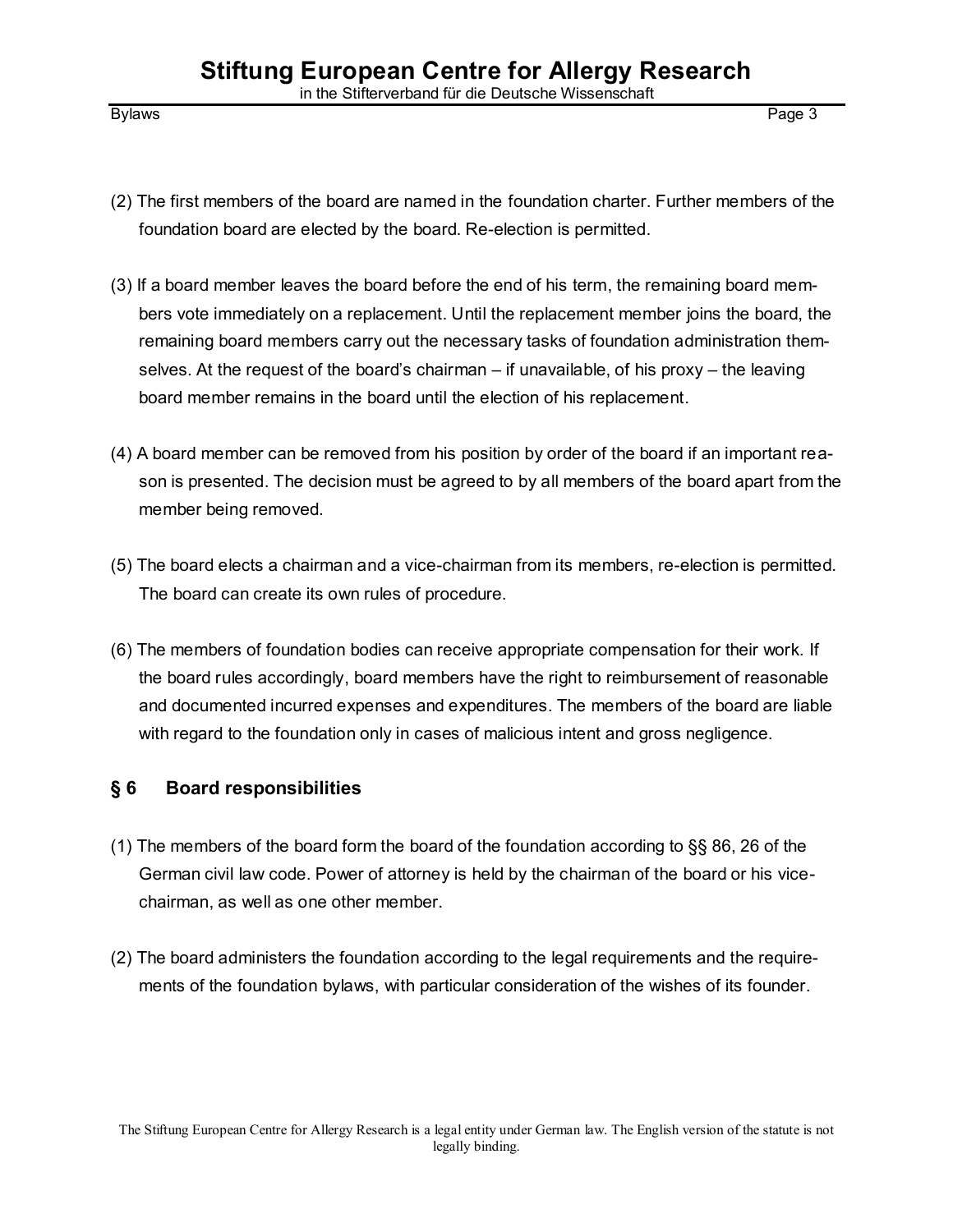- (3) The board may assign particular responsibilities to individual board members. It may entrust management of the foundation to a qualified person not belonging to the board and, if sufficient funds are acquired, pay him an appropriate salary. Consultation with auxiliary persons is permitted.
- (4) The board assesses and concludes the yearly financial statement within six months of the close of the fiscal year and produces an asset report and a report on the fulfilment of foundation purposes. The fiscal year coincides with the calendar year.

## **§ 7 Rulings by the board**

- (1) The board makes its rulings in meetings that are held as needed. The chairman or if he is unable his proxy – decides on the time and place of meetings and invites the other members. A board meeting must be called if at least two members request it.
- (2) A period of at least two weeks should exist between the calling of the meeting and the meeting itself, as long as extraordinary circumstances do not require shorter notice. The members of the board are called to meetings in written form with specification of the individual topics of the meeting.
- (3) A ruling is passed with a simple majority and when at least half of the members of the board are present, as long as not otherwise stipulated by the bylaws. If a vote is tied, then the vote of the chairman decides, or in his absence the vote of the vice-chairman; if both are absent, the proposed ruling is considered rejected in the case of a tie.
- (4) The board records its rulings in minutes. Absent board members are informed of rulings. They do not have retroactive veto rights.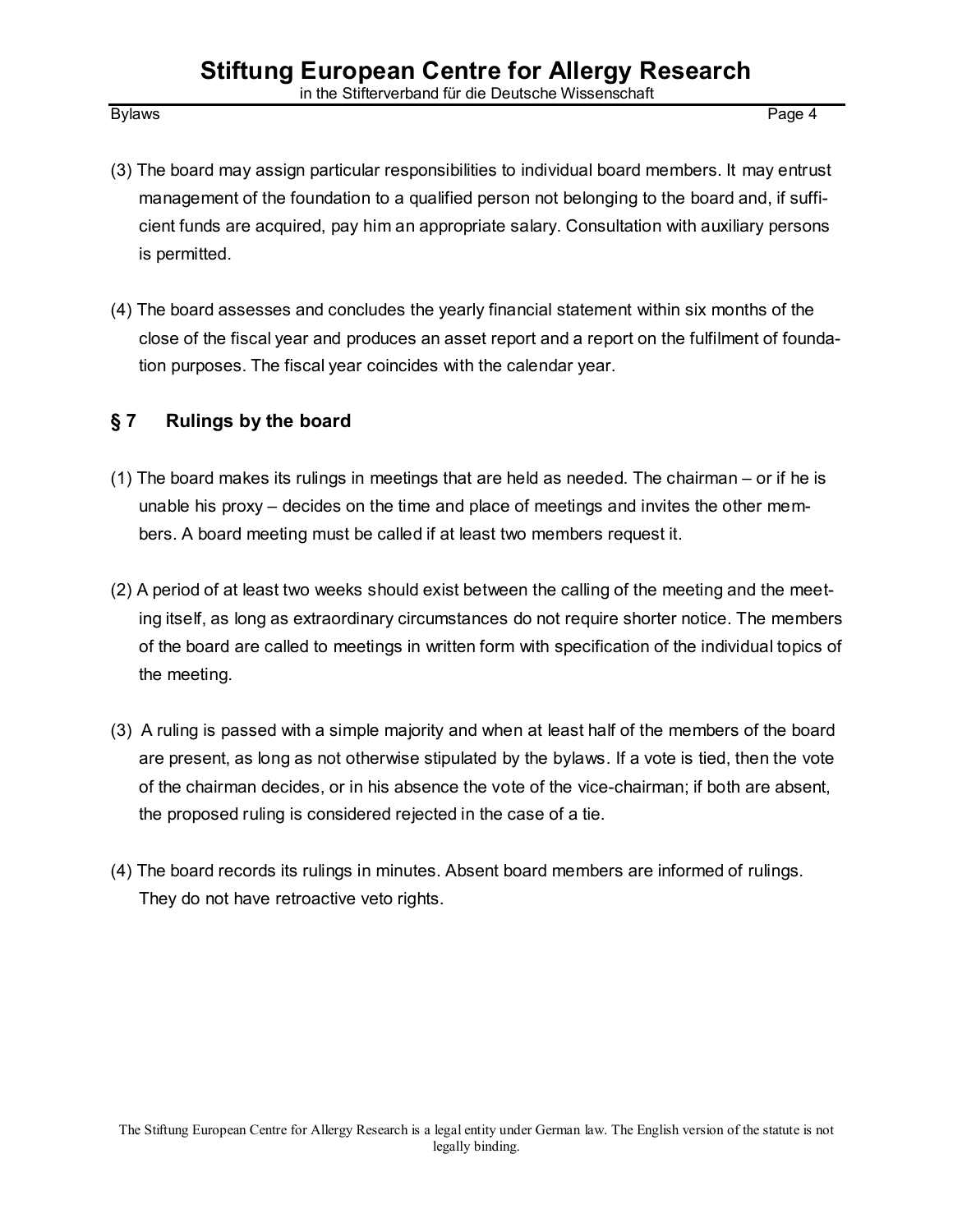(5) The board can also pass rulings in writing or by telephone, as long as no member objects to this procedure. Written messages via telecommunications methods are also permitted. If a member of the board does not respond within a period of four weeks after a proposed ruling is sent out, his lack of response is considered a negative vote.

## **§ 8 Changes to the bylaws**

- (1) The foundation board can move to change the bylaws even if there has been no significant change in circumstances. Significant changes in the purpose or organisation of the foundation can only be made according to the regulations of the most current version of the StiftG NRW (foundation law code of North Rhine-Westphalia).
- (2) Motions to change the bylaws require a 2/3 majority of board member votes to pass.
- (3) In the case of a change of purpose, the new purpose must also be tax privileged according to the tax code. The board must inform the relevant financial authority of any changes of purpose.

# **§ 9 Dissolution or annulment of the foundation**

If the foundation board deems the realization of the foundation's purposes to be no longer expedient due to a significant change of circumstances, and if a change in foundation purpose is also not viable, then the decision can be made to dissolve the foundation or combine it with another foundation through a unanimous vote in the presence of all board members. Such a ruling first takes effect after it has been approved by the overseeing authority.

# **§ 10 Endowment distribution**

If the foundation is dissolved or annulled, or if the tax-privileged purpose is eliminated, the foundation endowment falls to the legal body of a public corporation or to another tax-privileged body to be used for study and research.